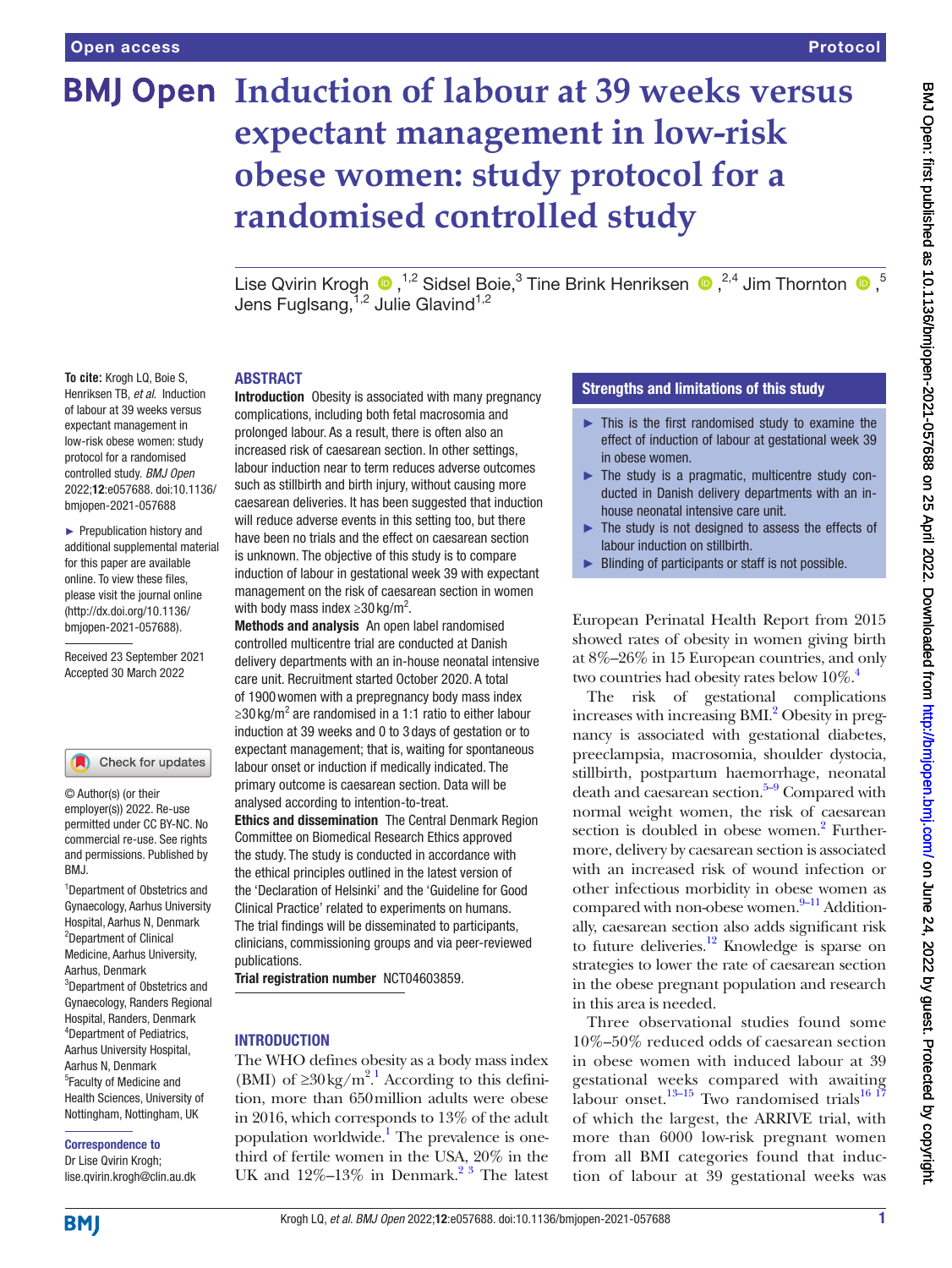associated with lower caesarean section rates[.17](#page-5-4) In 'Care of women with obesity in pregnancy' from the Royal College of Obstetricians in the UK, it is advocated that the option of induction of labour should be discussed with the pregnant women.[18](#page-5-5) In August 2018, the American College of Obstetricians and Gynaecologists advised that it is reasonable to offer induction of labour to low-risk women at 39 gestational weeks in consideration of the women's prefer-ences.<sup>[19](#page-5-6)</sup> Nonetheless, to our knowledge, no randomised studies compared induction of labour at 39 gestational weeks with expectant management in obese women.

Current practice in Denmark is to offer induction of labour at 41 gestational weeks and 0days to women with a BMI of 35 or more, whereas women with BMI of 30 kg/ $m^2$ to  $35\,\mathrm{kg/m^2}$  are offered induction of labour at 41 gestational weeks and 3–5days. Danish obstetrical practice differs from other parts of the world (eg, the USA), in particular, with regards to a universal prenatal care free of charge, outpatient induction regimes in low-risk pregnancies, fewer obese and multiparous women and caesarean delivery rates of 20% compared with 30%–35% in the USA.

The objective of this study is to investigate how the caesarean section rate is affected when inducing labour at 39 gestational weeks compared with expectant management among women with prepregnancy BMI ≥30 kg/m<sup>2</sup>.

## METHODS AND ANALYSIS

#### Trial acronym

When to INDuce for OverWeight? The WINDOW study.

## Study design

The study is a multicentre randomised controlled trial and complies with the Consolidated Standards of Reporting Trials guideline [\(figure](#page-1-0) 1).



<span id="page-1-0"></span>Figure 1 Eligibility, enrolment, randomisation and assessment.

# **Sites**

Recruitment will take place at 11 Danish delivery departments with an in-house neonatal intensive care unit. Recruiting sites are listed at ClinicalTrials.gov.

## **Recruitment**

Pregnant women with a prepregnancy BMI  $\geq 30 \text{ kg/m}^2$ referred to one of the recruiting sites are screened for eligibility. A screening based on the medical record is performed two times; at about gestational week 32 and again at about gestational week 38 and no later than 39 weeks and 0days, identifying eligible women who receive written information on the study via an Identity-personal digital postbox as well as verbal information. Written informed consent is obtained electronically prior to randomisation [\(online supplemental appendix 1](https://dx.doi.org/10.1136/bmjopen-2021-057688), written in Danish). The procedures concerning the screening, patient information, randomisation and data collection are performed by formally trained midwives or doctors of the local clinical team.

# **Participants**

The trial includes pregnant women with a prepregnancy BMI  $\geq$ 30 kg/m<sup>2</sup> obtained by the general practitioner in early pregnancy. The prepregnancy BMI is either based on self-reported weight and height or an actual measurement of weight and height by the general practitioner.

Exclusion criteria are as follows:

- Multiple pregnancy.
- ► Previous caesarean section.
- Gestational age estimated by other methods than Crown–Rump–Length in early pregnancy.
- ► Scheduled for elective caesarean section at the time of randomisation.
- Known fetal contraindications to induction at the time of randomisation.
- ► Known fetal contraindications to expectant management at the time of randomisation: for example, history of continuously abnormal or pathologic cardio toco graphy, fetal growth restriction or macrosomia or major malformations diagnosed by ultrasound.
- ► Known maternal contraindications to induction at the time of randomisation: for example, placenta previa/ accreta, vasa previa.
- ► Known maternal contraindication to expectant management at the time of randomisation: for example, maternal medical conditions\*, signs of labour, including prelabour rupture of membranes.
- ► Legal or ethical considerations: maternal age <18 years, inability to read or understand Danish.

\*Maternal medical conditions: for example, insulintreated diabetes mellitus, any hypertensive disorder with blood pressure >140/90 mm Hg, cardiac disease, renal insufficiency, other medical or psychological conditions suggesting delivery <41 gestational week and 0days.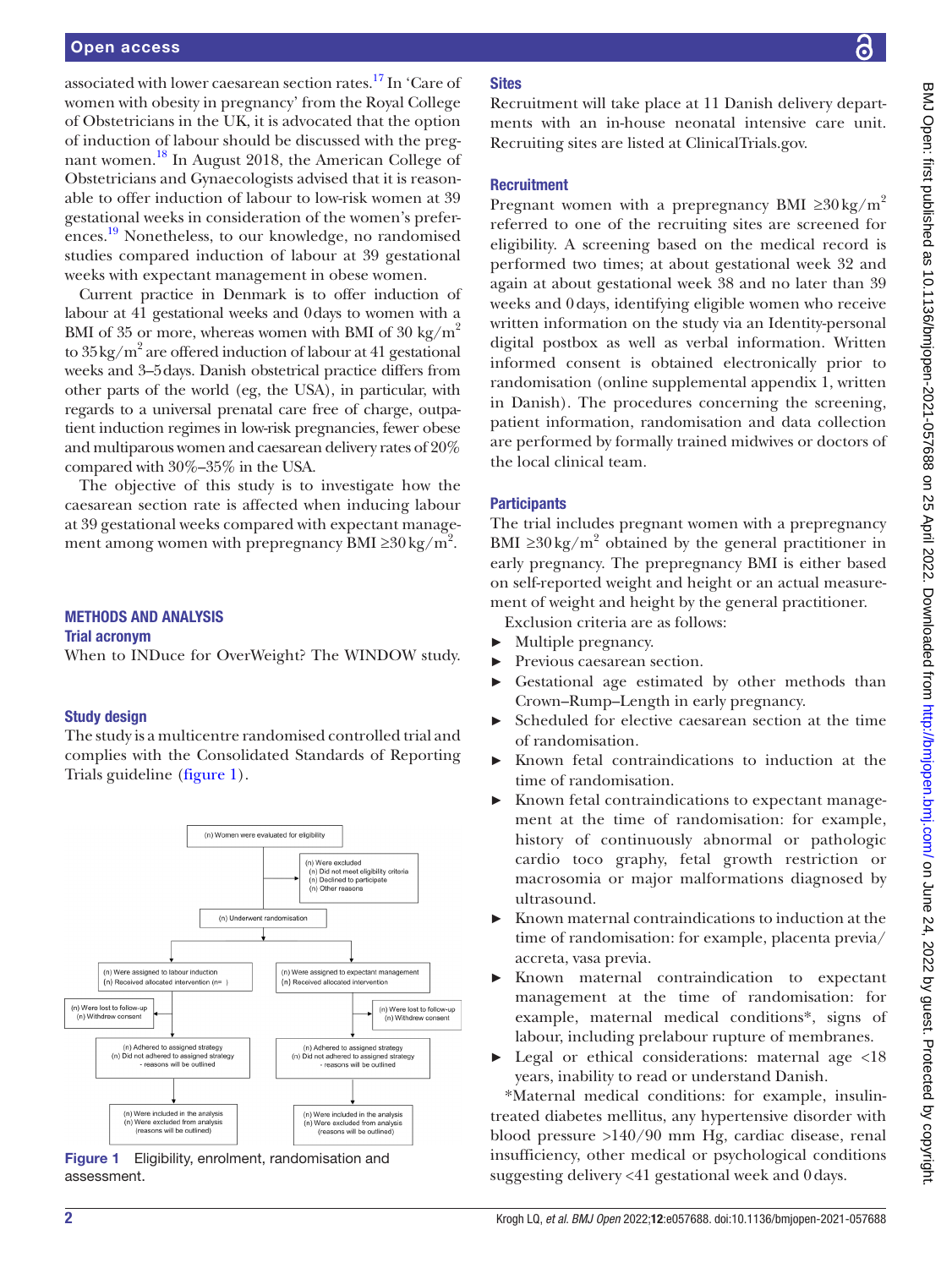# Randomisation

Before 39 weeks of gestation, and before the onset of labour, women who give informed consent are randomised to one of the two interventions using an internet-based randomisation programme in a 1:1 ratio and with permuted and random block sizes of 2, 4 and 6. Site stratification is used to take into account that sites could differ in participant characteristics and in the clinical management. The randomisation programme automatically transfers the entry data to an electronic case record forms in the database Research Electronic Data Capture  $(REDCap).^{20}$  REDCap is a secure, web-based database compliant with all regulatory guidelines and enables a complete audit-trail for data entry validation.

# **Interventions**

# Induction of labour in pregnancy at 39 gestational weeks and 0–3 days

Induction performed according to local clinical practice for induction of labour (prostaglandin E1, E2, foley catheter, cervical ripening, balloon catheter, artificial rupture of membranes or oxytocin infusion when applicable).

# Expectant management

Awaiting spontaneous labour onset or intervene as usual, for example, induction at a later gestation if an indication for delivery arises. All women with prolonged pregnancy can be offered induction from 41 gestational weeks and 0days in accordance to local clinical practice.

# **Blinding**

The study is open label. No attempt to blind are made given that it would be infeasible to fully accomplish with the large difference between the two interventions.

# Outcome measures

The primary outcome is maternal, caesarean section. A primary neonatal composite outcome is also defined. However, since it is plausible that the effect of induction on fetal trauma might differ from the effect on fetal hypoxia, two secondary fetal composite outcomes are labelled as 'of special interest'.

# Primary outcome

► Caesarean section

# Secondary outcomes

Maternal follow-up is set 30 days' postpartum unless specified otherwise.

- ► Mode of delivery if not by caesarean section.
- ► If operative vaginal delivery; vacuum or forceps.
- ► Indication for caesarean section or operative vaginal delivery.
- ► Epidural analgesia.
- ► Minor shoulder dystocia defined as the need for McRoberts manoeuvre.
- ► Major shoulder dystocia defined as the need for procedures other than McRoberts manoeuvre.
- ► Clinical suspicion of abruption of the placenta leading to an intervention in labour.
- ► Cord prolapse.
- ► Intrapartum fever (defined as >38.2°C with epidural, without epidural:  $>38.0^{\circ}$ C).
- ► Perineal third or fourth degree laceration.
- ► Episiotomy.
- ► Damage to internal organs (bladder, bowel or ureters).
- ► Uterine scar dehiscence or rupture.
- ► Estimated postpartum haemorrhage.
- Blood loss  $>500$  mL within the first 48 hours from delivery.
- ► Blood loss >1000mL within the first 48 hours from delivery.
- ► Blood transfusion within the first 48 hours from delivery.
- ► Hysterectomy.
- ► Puerperal infection treated in hospital.
- ► Other severe postpartum conditions treated in hospital, including any thromboembolic event.
- ► Maternal admission to intensive care unit.
- ► Maternal cardiopulmonary arrest.
- ► Maternal death.

Neonatal follow-up is set 28 days after birth unless specified otherwise.

The following is the primary neonatal composite outcome, including any of the following:

► Stillbirth or neonatal death, the need for respiratory support (intubation and mechanical ventilation, oxygen, continuous positive airway pressure (CPAP) or high-flow nasal cannula (HNFC)) within 72 hours after birth if admitted to a neonatal intensive care unit, Apgar score <4 at 5 min, moderate to severe hypoxic ischaemic encephalopathy (defined as the need for therapeutic hypothermia), seizures, infection (defined as antibiotic treatment continuously for 7 days minimum), meconium aspiration syndrome, birth trauma (any fracture, Duchenne-Erbs palsy or retinal haemorrhage), intracranial or subgaleal haemorrhage or hypotension requiring vasopressor support. All components of the above neonatal composite will additionally be reported separately

The following are the neonatal secondary outcomes. The first two neonatal secondary outcomes, namely, the trauma composite and the asphyxia composite, are considered of special interest.

- Neonatal trauma composite including any of the following; birth trauma (bone fracture, Duchenne-Erbs palsy or retinal haemorrhage), intracranial or subgaleal haemorrhage
- Neonatal asphyxia composite including any of the following; seizures, Apgar score <4 at 5min, umbilical arterial cord pH <7.0, umbilical arterial cord standard Base Excess (sBE) <−15.0mmol/L or hypoxic– ischaemic encephalopathy (defined as the need for therapeutic hypothermia)
- $\blacktriangleright$  Apgar score at 5 min (<4, 4 to 7)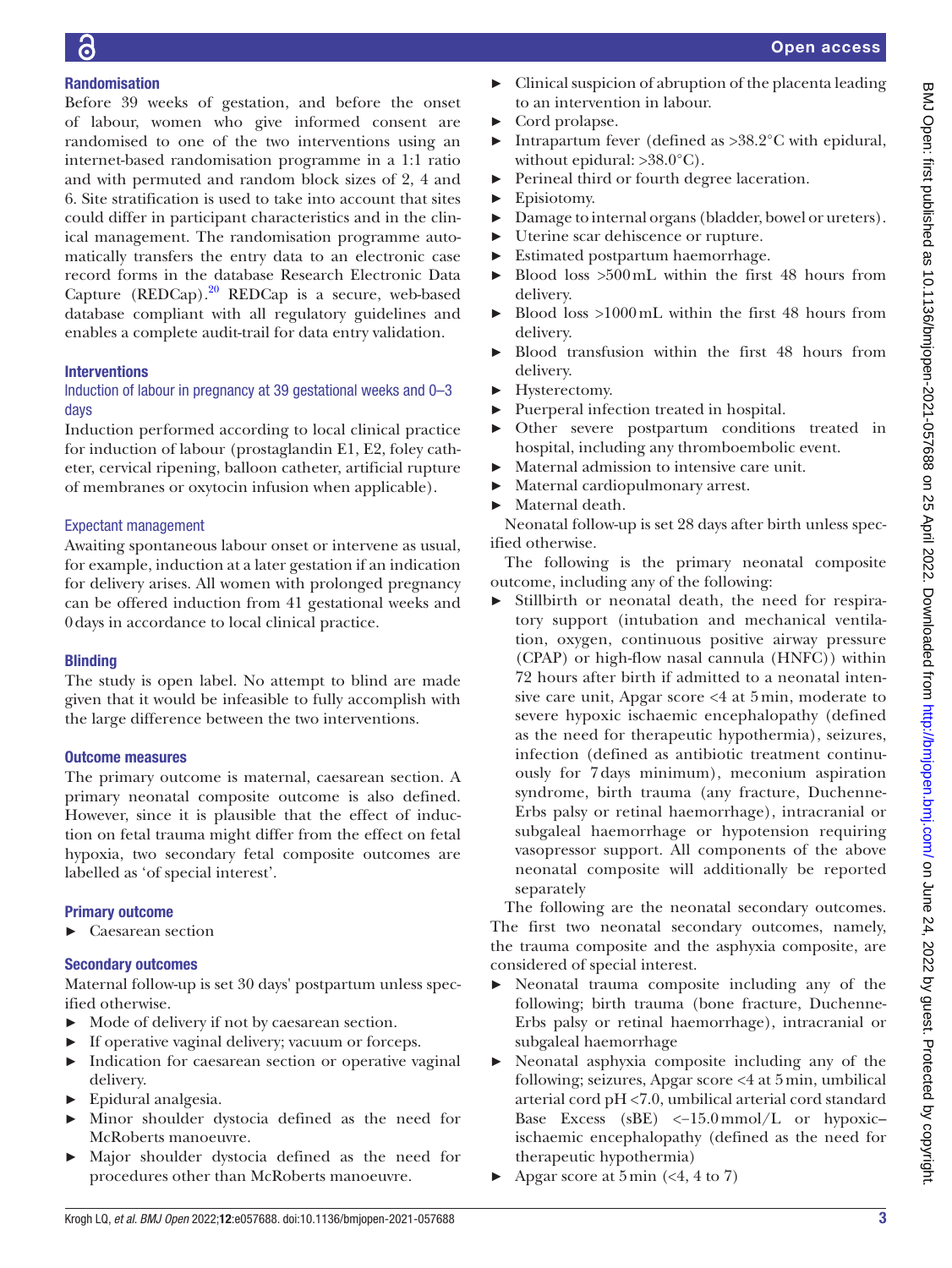- ► Umbilical cord arterial pH <7.0and standard base excess value <−15.0mmol/L
- Neonatal intensive care admission within 72 hours after delivery
- ► Treatment during admission (CPAP, HNFC, oxygen supplement treatment, mechanical ventilation, therapeutic hypothermia, vasopressor support, antibiotic treatment continuously for 7days minimum) Neonatal characteristics:
- ► Birth weight.
- $\blacktriangleright$  >4500 g.
- ► Female sex.
- Maternal experience on birth:
- $\blacktriangleright$  Childbirth Experience Questionnaire<sup>[21](#page-5-8)</sup> assessed 4–6 weeks postpartum.

Maternal postnatal depression:

► Major Depression Inventory<sup>22</sup> and Edinburgh Postnatal Depression Score<sup>23</sup> assessed  $4-6$  weeks postpartum.

All data are registered in an electronic Case Record Form  $(eCFR).^{20}$  A detailed data dictionary clearly defines all included variables.

## Sample size

The power calculation was based on the assumption of a caesarean section rate in the expectant management group of 25% and in the induction of labour group of 19%. These data were based on the caesarean section rate among women with a prepregnancy BMI ≥ $30\,\mathrm{kg/m^2}$  who delivered at Aarhus University Hospital in 2018. On the basis of these numbers and with an alpha of 0.05, a total sample size of 854 per group would provide a power of at least 85% to detect a difference of 6% in the caesarean section rate between the two groups. Anticipating dropout and allowing crossover the sample size was increased to 950 participants in each group (1900 in total).

# Statistical analysis plan

Basic demographic data and labour characteristics are presented with number (no.) and percentages  $(\%)$ for categorical variables, mean and SD for continuous Gaussian distributed variables, median and IQR for continuous non-Gaussian variables.

The primary analysis follows the intention-to-treat principle.

The primary outcome variable will be assessed by comparing the event rates in the two groups using a  $\chi^2$  test with a two-tailed p value of 0.05. Results will be presented as absolute and relative risks along with 95% Cls and number needed to treat (if applicable). Categorical secondary outcomes will be assessed in the same way as the primary outcome. For continuous secondary outcome differences will be assessed between groups using the student's t test or a non-parametric Mann-Whitney U test as appropriate. For composite outcomes, the individual outcomes will be also examined.

Subgroup analyses will be undertaken for the subgroups; BMI  $\leq$  or  $\geq$  35 kg/m<sup>2</sup>, parity 0 versus  $\geq$ 1 and gestational

diabetes mellitus (GDM) versus no GDM. A per protocol analysis of the primary outcome is also made.

STATA 17.0 will be used for data management and analyses.

## *Adherence to assigned care*

Adherence to assigned care strategy in the induction group will be defined as delivery from randomisation until 39 weeks and 3days, as are initiation of induced labour or spontaneous onset of labour before 39 weeks and 4days. Adherence to assigned care strategy in the expectant management group will be defined as delivery from randomisation and onwards. The adherence to the allocated group is presented in terms of number (no.) and percentage  $(\%).$ 

## Data collection and management *Data collection process and method*

A few dedicated and trained research staff members from the local clinical team are responsible for data collection and entry. Except from some of the baseline data and data from the postpartum questionnaires, all data will be obtained from the in-hospital electronical medical record. Data will be collected on eCFRs on which almost every response is precoded. The forms are generated using REDCap<sup>[20](#page-5-7)</sup> hosted at Aarhus University. If participants discontinue or deviate from the intervention protocol data collection continues, unless the participant specifically state otherwise.

# *Data management*

Data quality and validity are optimised by having dedicated research staff members entering all data according to a detailed data dictionary clearly defining all included variables. All outcome data are managed in REDCap. REDCap is designed with data forms containing fieldspecific validation checks to ensure that mandatory fields are filled out and that continuous variables are within predefined ranges. Furthermore, REDCap allows for data quality rules warning of potential incorrect data. These data are assessed continuously and corrected if relevant.

## Patient and public involvement *Project material*

A number of pregnant women at Aarhus University Hospital within the target group reviewed the written information material and gave verbal feedback to the coordinating investigator in a non-structural manner.

## *Patient perspectives*

An explorative qualitative study is performed aiming to investigate the experience of induced labour, and the information needs among women in the intervention arm. A purposive sample of participants is recruited from a minimum of two hospitals in Central Denmark Region and interviewed 4–12 weeks postpartum by a social scientist researcher. Interviews are conducted at a time and place of the participants' choice using a semistructured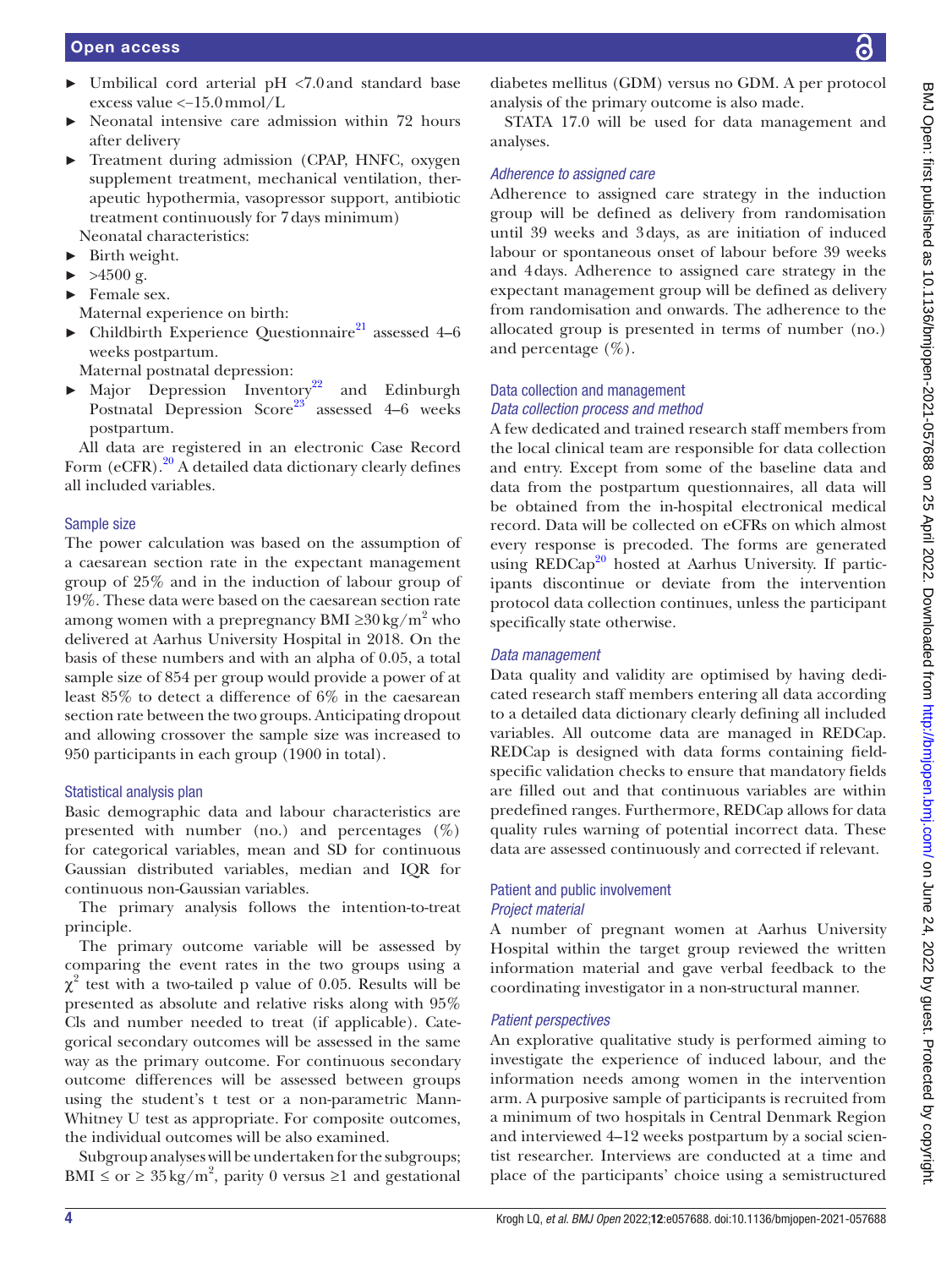interview guide. All interviews are recorded, transcribed verbatim and analysed using thematic analysis.

## Trial oversight

The trial is yearly monitored by an independent monitor familiar with the principles of Good Clinical Practice who performs audit on selective predefined outcome measures. Serious adverse events are defined as an untoward and unexpected medical occurrence that results in maternal or perinatal death, that is life threatening to the participant or the fetus/neonate at the time of the event, or that requires hospitalisation or prolongation of existing inpatient hospitalisation. All serious adverse events are monitored and handled by the principal investigator and sponsor.

Three independent members are appointed to a Data Monitoring and Ethics Committee (DMEC) and a Trial Steering Committee (TSC), respectively. The DMEC members are to safeguard the interests of trial participants by assessing the safety of the intervention and monitor the overall conduct of the trial. The DMEC reviews data at two predetermined milestones (600 and 1300 enrolled participants) but as a minimum once annually. Any serious adverse event is presented to the DMEC. The TSC members are to provide advice to the trialists based on recommendations from the DMEC on two predetermined occasions. No formal stopping criteria are predefined.

# ETHICS AND DISSEMINATION

The Central Denmark Region Committee on Biomedical Research Ethics approved the study. The study is conducted in accordance with the ethical principles outlined in the latest version of the 'Declaration of Helsinki' and the 'Guideline for Good Clinical Practice' related to experiments on humans. All the eligible women both get written and verbal information about the study methods, the aims of the research and the possible adverse events related to the interventions and give written informed consent prior to randomisation. The results of this trial have the potential to generate important knowledge for the improvement of delivery in obese women and add key information to an ongoing discussion of the effects of labour induction before term. The inclusion of quantitative and qualitative approaches in the study design enables balanced discussions of benefits and drawbacks of induction of labour. The trial findings are disseminated to participants, clinicians, commissioning groups and through peer-reviewed publication. After publication of the last trial results, deidentified data will be publicly available.

## Protocol amendments

In case of significant protocol amendments are added to the original protocol, a new version number will be assigned to the protocol. Simultaneously, we will add the amendments to the clinicaltrials.gov registration, and

we will submit a supplementary protocol to the Central Denmark Region Committee on Biomedical Research Ethics.

# Ancillary and post-trial care

There are no provisions for trial participants. The participants are insured during and after the trial according to the Act on Patient Safety in the Danish Health Care System.

Twitter Tine Brink Henriksen [@TineBrink](https://twitter.com/TineBrink)

Contributors JG and SB conceived the idea for the trial and wrote the first protocol draft. JG, SB and LQK secured funding. LQK further developed the trial design with substantial contributions from JG, SB, JF, TBH and JT. LQK drafted the protocol for publication. JG, SB, JF, TBH and JT revised the manuscript critically and approved the final version to be published.

Funding The work is supported by the Novo Nordic Foundation grant number NNF19OC0057545, the Health Research Foundation of Central Region Denmark grant number A2682 and the Department of Clinical Medicine, Aarhus University.

Disclaimer The trial sponsor and funders have no ultimate authority over any aspects of the trial design, conduct, or reporting.

Competing interests None declared.

Patient and public involvement Patients and/or the public were involved in the design, or conduct, or reporting, or dissemination plans of this research. Refer to the Methods section for further details.

Patient consent for publication Not applicable.

Provenance and peer review Not commissioned; externally peer reviewed.

Supplemental material This content has been supplied by the author(s). It has not been vetted by BMJ Publishing Group Limited (BMJ) and may not have been peer-reviewed. Any opinions or recommendations discussed are solely those of the author(s) and are not endorsed by BMJ. BMJ disclaims all liability and responsibility arising from any reliance placed on the content. Where the content includes any translated material, BMJ does not warrant the accuracy and reliability of the translations (including but not limited to local regulations, clinical guidelines, terminology, drug names and drug dosages), and is not responsible for any error and/or omissions arising from translation and adaptation or otherwise.

Open access This is an open access article distributed in accordance with the Creative Commons Attribution Non Commercial (CC BY-NC 4.0) license, which permits others to distribute, remix, adapt, build upon this work non-commercially, and license their derivative works on different terms, provided the original work is properly cited, appropriate credit is given, any changes made indicated, and the use is non-commercial. See: [http://creativecommons.org/licenses/by-nc/4.0/.](http://creativecommons.org/licenses/by-nc/4.0/)

## ORCID iDs

Lise Qvirin Krogh <http://orcid.org/0000-0001-7397-4576> Tine Brink Henriksen<http://orcid.org/0000-0001-6933-8294> Jim Thornton <http://orcid.org/0000-0001-9764-6876>

#### REFERENCES

- <span id="page-4-0"></span>1 WHO. *Obesity and overweight*, 2018.
- <span id="page-4-1"></span>2 Marchi J, Berg M, Dencker A, *et al*. Risks associated with obesity in pregnancy, for the mother and baby: a systematic review of reviews. *[Obes Rev](http://dx.doi.org/10.1111/obr.12288)* 2015;16:621–38.
- 3 Danish Society of Obstetrics and Gynecology. Obesity and pregnancy; 2017
- <span id="page-4-2"></span>4 EURO-PERISTAT. European perinatal health report. Health and care of pregnant women and babies in Europe in 2015. EURO-PERISTAT project. Available:<http://www.europeristat.com>
- <span id="page-4-3"></span>5 Poston L, Caleyachetty R, Cnattingius S, *et al*. Preconceptional and maternal obesity: epidemiology and health consequences. *[Lancet](http://dx.doi.org/10.1016/S2213-8587(16)30217-0)  [Diabetes Endocrinol](http://dx.doi.org/10.1016/S2213-8587(16)30217-0)* 2016;4:1025–36.
- 6 Leonard SA, Carmichael SL, Main EK, *et al*. Risk of severe maternal morbidity in relation to prepregnancy body mass index: roles of maternal co-morbidities and caesarean birth. *[Paediatr Perinat](http://dx.doi.org/10.1111/ppe.12555)  [Epidemiol](http://dx.doi.org/10.1111/ppe.12555)* 2020;34:460–8.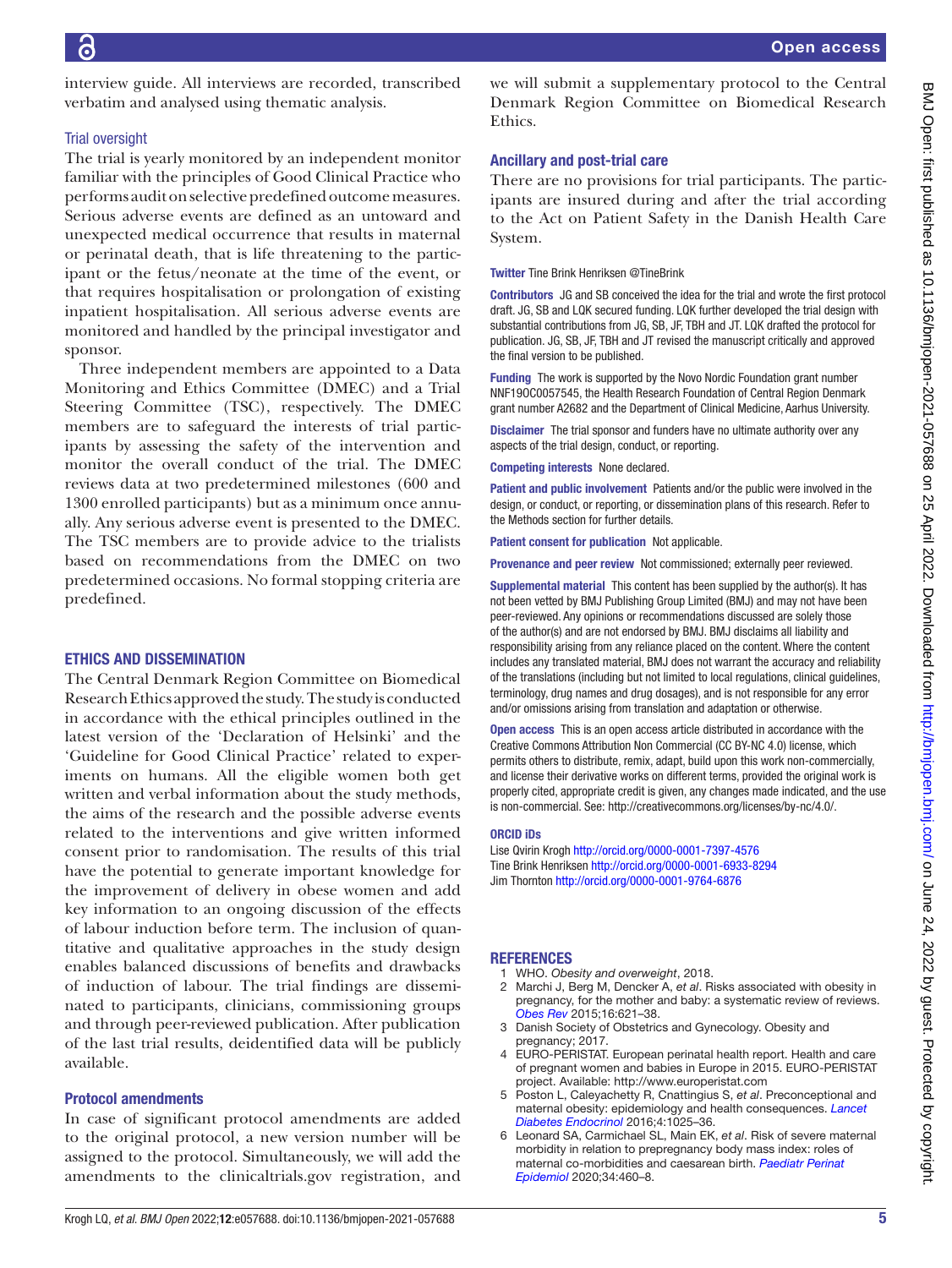- 7 Yao R, Schuh BL, Caughey AB. The risk of perinatal mortality with each week of expectant management in obese pregnancies. *[J](http://dx.doi.org/10.1080/14767058.2017.1381903)  [Matern Fetal Neonatal Med](http://dx.doi.org/10.1080/14767058.2017.1381903)* 2019;32:434–41.
- 8 Ovesen P, Rasmussen S, Kesmodel U. Effect of prepregnancy maternal overweight and obesity on pregnancy outcome. *[Obstet](http://dx.doi.org/10.1097/AOG.0b013e3182245d49)  [Gynecol](http://dx.doi.org/10.1097/AOG.0b013e3182245d49)* 2011;118:305–12.
- <span id="page-5-0"></span>9 Smid MC, Vladutiu CJ, Dotters-Katz SK, *et al*. Maternal obesity and major intraoperative complications during cesarean delivery. *[Am J](http://dx.doi.org/10.1016/j.ajog.2017.02.011)  [Obstet Gynecol](http://dx.doi.org/10.1016/j.ajog.2017.02.011)* 2017;216:614.e1–7.
- 10 Smid MC, Kearney MS, Stamilio DM. Extreme obesity and Postcesarean wound complications in the Maternal-Fetal medicine unit cesarean registry. *[Am J Perinatol](http://dx.doi.org/10.1055/s-0035-1564883)* 2015;32:1336–41.
- 11 Stamilio DM, Scifres CM. Extreme obesity and postcesarean maternal complications. *[Obstet Gynecol](http://dx.doi.org/10.1097/AOG.0000000000000384)* 2014;124:227–32.
- <span id="page-5-1"></span>12 Hibbard JU, Gilbert S, Landon MB, *et al*. Trial of labor or repeat cesarean delivery in women with morbid obesity and previous cesarean delivery. *[Obstet Gynecol](http://dx.doi.org/10.1097/01.AOG.0000223871.69852.31)* 2006;108:125–33.
- <span id="page-5-2"></span>13 Lee VR, Darney BG, Snowden JM, *et al*. Term elective induction of labour and perinatal outcomes in obese women: retrospective cohort study. *[BJOG](http://dx.doi.org/10.1111/1471-0528.13807)* 2016;123:271–8.
- 14 Palatnik A, Kominiarek MA. Outcomes of elective induction of labor versus expectant management among obese women at ≥39 weeks. *[Am J Perinatol](http://dx.doi.org/10.1055/s-0039-1688471)* 2020;37:695–707.
- 15 Gibbs Pickens CM, Kramer MR, Howards PP, *et al*. Term elective induction of labor and pregnancy outcomes among obese women and their offspring. *[Obstet Gynecol](http://dx.doi.org/10.1097/AOG.0000000000002408)* 2018;131:12–22.
- <span id="page-5-3"></span>16 Walker KF, Bugg GJ, Macpherson M, *et al*. Randomized trial of labor induction in women 35 years of age or older. *[N Engl J Med](http://dx.doi.org/10.1056/NEJMoa1509117)* 2016;374:813–22.
- <span id="page-5-4"></span>17 Grobman WA, Rice MM, Reddy UM, *et al*. Labor induction versus expectant management in low-risk nulliparous women. *[N Engl J Med](http://dx.doi.org/10.1056/NEJMoa1800566)* 2018;379:513–23.
- <span id="page-5-5"></span>18 Denison FC, Aedla NR, Keag O, *et al*. Care of women with obesity in pregnancy: Green-top guideline No. 72. *[BJOG](http://dx.doi.org/10.1111/1471-0528.15386)* 2019;126:e62–106.
- <span id="page-5-6"></span>19 ACOG. Clinical guidance for integration of the findings of the ARRIVE trial: labor induction versus expectant management in low-risk nulliparous women. practices Advisory. Available: [https://www.acog.](https://www.acog.org/clinical/clinical-guidance/practice-advisory/articles/2018/08/clinical-guidance-for-integration-of-the-findings-of-the-arrive-trial) [org/clinical/clinical-guidance/practice-advisory/articles/2018/08/](https://www.acog.org/clinical/clinical-guidance/practice-advisory/articles/2018/08/clinical-guidance-for-integration-of-the-findings-of-the-arrive-trial) [clinical-guidance-for-integration-of-the-findings-of-the-arrive-trial](https://www.acog.org/clinical/clinical-guidance/practice-advisory/articles/2018/08/clinical-guidance-for-integration-of-the-findings-of-the-arrive-trial)
- <span id="page-5-7"></span>20 Harris PA, Taylor R, Thielke R, *et al*. Research electronic data capture (REDCap)--a metadata-driven methodology and workflow process for providing translational research informatics support. *[J Biomed](http://dx.doi.org/10.1016/j.jbi.2008.08.010)  [Inform](http://dx.doi.org/10.1016/j.jbi.2008.08.010)* 2009;42:377–81.
- <span id="page-5-8"></span>21 Dencker A, Taft C, Bergqvist L, *et al*. Childbirth experience questionnaire (CEQ): development and evaluation of a multidimensional instrument. *[BMC Pregnancy Childbirth](http://dx.doi.org/10.1186/1471-2393-10-81)* 2010;10:81.
- <span id="page-5-9"></span>22 Bech P, Rasmussen NA, Olsen LR, *et al*. The sensitivity and specificity of the major depression inventory, using the present state examination as the index of diagnostic validity. *[J Affect Disord](http://dx.doi.org/10.1016/S0165-0327(00)00309-8)* 2001;66): :159–64.
- <span id="page-5-10"></span>23 Cox JL, Holden JM, Sagovsky R. Detection of postnatal depression. development of the 10-item Edinburgh postnatal depression scale. *[Br J Psychiatry](http://dx.doi.org/10.1192/bjp.150.6.782)* 1987;150: :782–6.